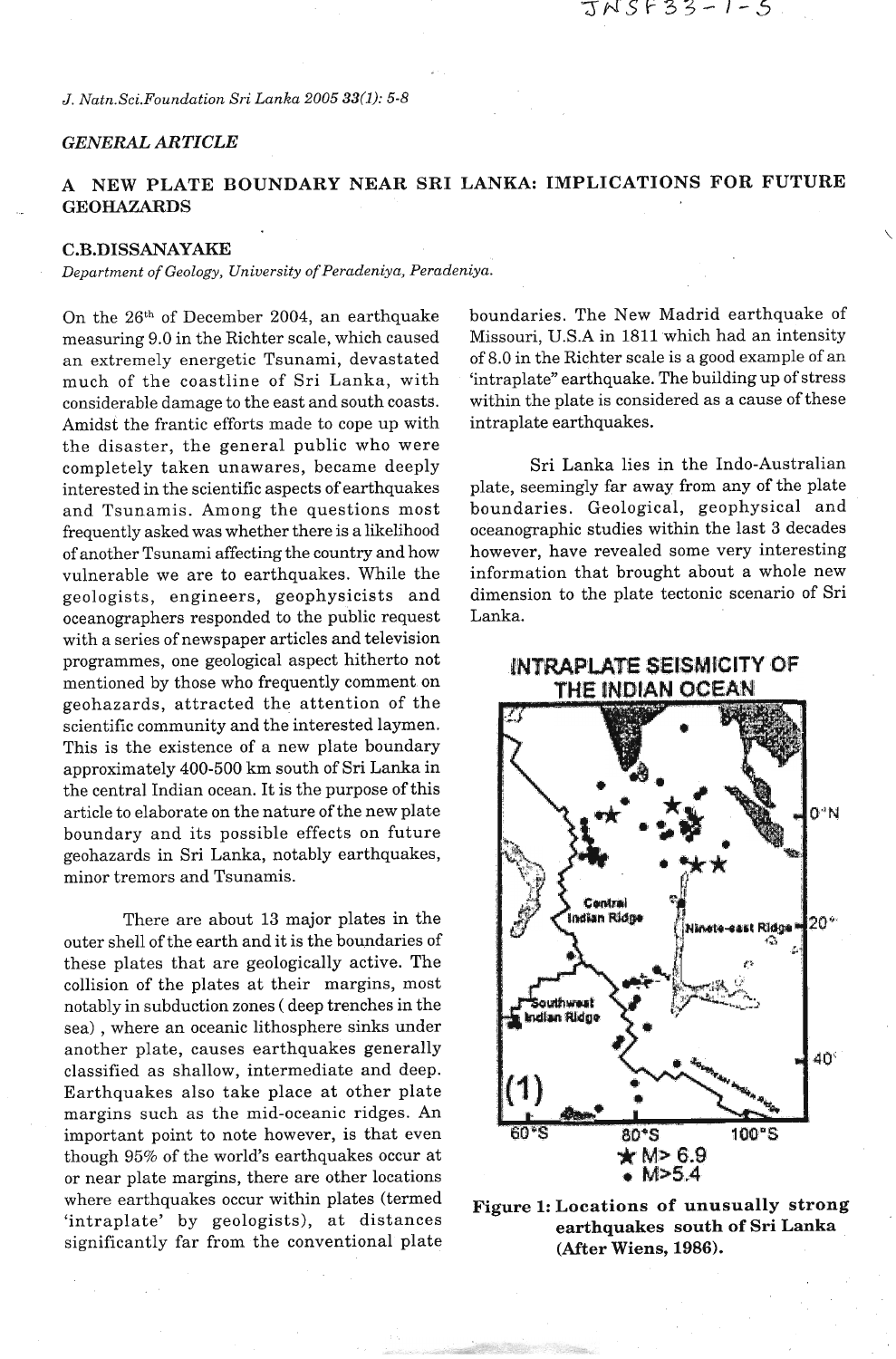In 1980, Weissel et al.,<sup>1</sup> noted abnormally high heat flow characteristics in the Indo-Australian plate and suggested that the deformation within the plate appeared to be connected to the Himalayan Mountain building stage of the collision between India and Asia.

Wiens,<sup>2</sup> who studied the historical seismicity near Chagos, in the equatorial Indian Ocean (Figure 1), brought to light, a seismicity rate disproportionate to its supposed intraplate location. His study indicated a broad zone of deformation stretching across the equatorial Indian Ocean from the Chagos bank to the Ninety East Ridge and beyond. This zone contained all known magnitude 7.0 intraplate earthquakes not associated with subduction zones or continental margins. This study of Wiens<sup>2</sup>, proposed that a slow, diffuse plate boundary extends east from the Central Indian Ridge to the Ninety East Ridge and north of the Sumatra Trench. A plate motion study confirmed the new boundary and it was suggested that it splits the Indo-Australian plate.

Several other scientists $3-8$ , made further contributions towards the understanding of this unusual plate tectonic process;

In a landmark paper Orman *et* aL9, presented convincing evidence to confirm the existence of a new plate boundary in the central Indian Ocean. They analyzed a single-channel seismic (SCS) reflection profile that completely crossed the zone of deformed oceanic lithosphere in the central Indian Ocean and concluded that approximately 11 km of crustal shortening had occurred during the last 7.5 million years. This estimate together with 27 kms of shortening previously estimated from a Multichannel Seismic profile (MCS) provided direct evidence for the existence of a new plate boundary (Figure 2) separating the Indo-Australian plate into the Indian Plate and the Australian Plate. James Cochran of the Lamont-Doherty Earth Observatory of Columbia University, U.S.A, who led this research team together with some French scientists, made a truly significant contribution to the understanding of new plate boundary formation.

The break zone (Indo-Australian split) of Further, the new plate boundary meets<br>the Indo-Australian Plate, where the new plate the informants subduction zone of the Java-

roughly 600 miles south of the tip of India. The Australian plate which has now separated from the Indian plate is pivoting counter clockwise around the point while the Indian plate moves towards northeast. Interestingly, this new plate boundary has a unique feature. Its western part shows divergence while there is convergence of the two new plates in the eastern sector (Figure 2).The Indo-Australian split had occurred approximately 8 million years ago, the likely cause of which the stress undergone by the large plate as it is slammed into the Eurasian plate and which pushed up the Himalayas and the Tibet plateau. It is also worthy of note that the location of the new plate zone is the shortest horizontal distance between the east and west margins of the previous Indo-Australian plate - an obvious zone of weakness.



## **Figure 2: Formation of the new plate boundary south of Sri Lanka.**

This new plate tectonic scenario has some very important implications for Sri Lanka as a land. Bearing in mind that the plate boundaries are the well known loci for earthquakes and due to the fact that the new plate boundary is only 400-500 km from its southern shores, Sri Lanka perhaps now needs to be classified as a " moderate earthquake prone area" (Figure **3).** 

the infamous subduction zone of the Javaboundary is forming, is centered on a point Sumatra Trench at a triple junction (rather close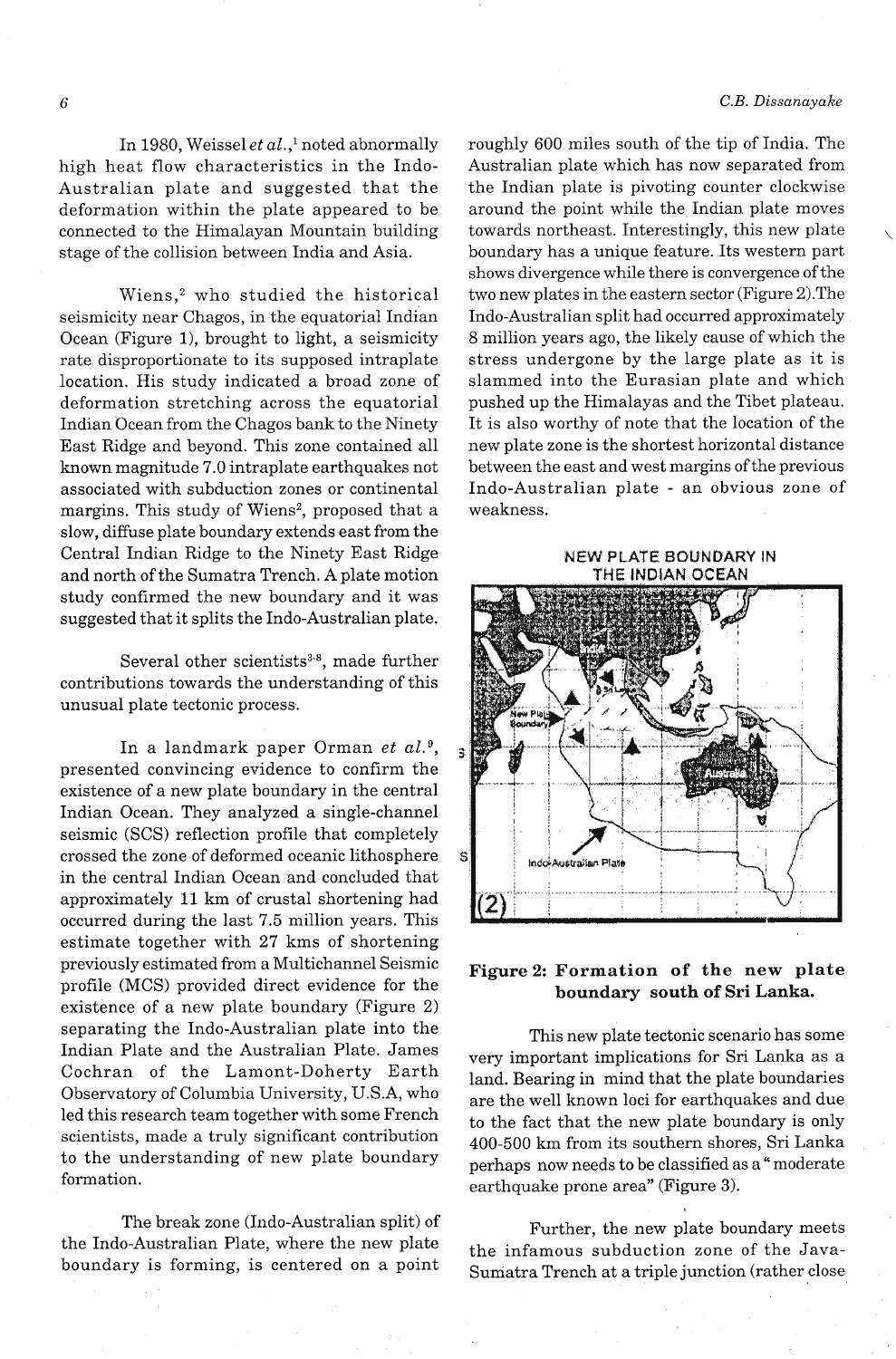#### *New plate boundary near Sri Lanka :Implication*

to the December **26th** 2004, 9.0 earthquake epicentre). The plate boundary at the Sumatra Trench is one of the world's best known earthquake regions and it is reasonable to assume that the hyperactivity at the Sumatra plate margin will have a significant impact on the new plate boundary close to Sri Lanka. Interestingly, scientists from Melbourne University led by Professor Michael Sandiford have discovered that the Indo-Australian plate (now split) is now under considerable stress from its neighbouring plates in Indonesia and Asia. They noted that the energy generated from the connection points between plates at Sumatra and Java are transferring back into the Indo-Australian plate causing immense tectonic stress. This kind of stress is known to produce earthquakes up to 7.0 in the Richter scale every 30 years. Sri Lanka's vulnerability to earthquakes is therefore a matter of serious concern based on these findings. Even Tsunamis, considered hitherto a rarity in the Indian Ocean, now need to be monitored much more closely.

On the northern side, a team of researchers from Colorado University, U.S.A and Indian Institute of Astrophysics, Bangalore, India, in a recent paper in the prestigious journal 'Science' , have forecast an "inevitable massive earthquake" (between Ms 8.1 and 8.3) due to strike the Himalayan mountain region anytime with over a million people at  $risk^{10}$ . They discovered a slip zone - an area where plates of the earth's crust slide against each other, at about 12 **km** underground along the Himalayas.

#### **;Ejs4WHQLt&HjEB NEAR 'rML 1fiUWD**



## **Figure 3: Scatter of earthquake locations in the new plate zone.**

The possible effects of such plate tectonic phenomena on Sri Lanka will have to be studied carefully.

The Highlands of Sri Lanka are abounding with faults, lineaments and other geologically weak zones. Earthquakes occurring in the vicinity of the Island, notably in the new



### **Figure 4** : **Microseismicity in Sri Lanka.**

 $\boldsymbol{7}$